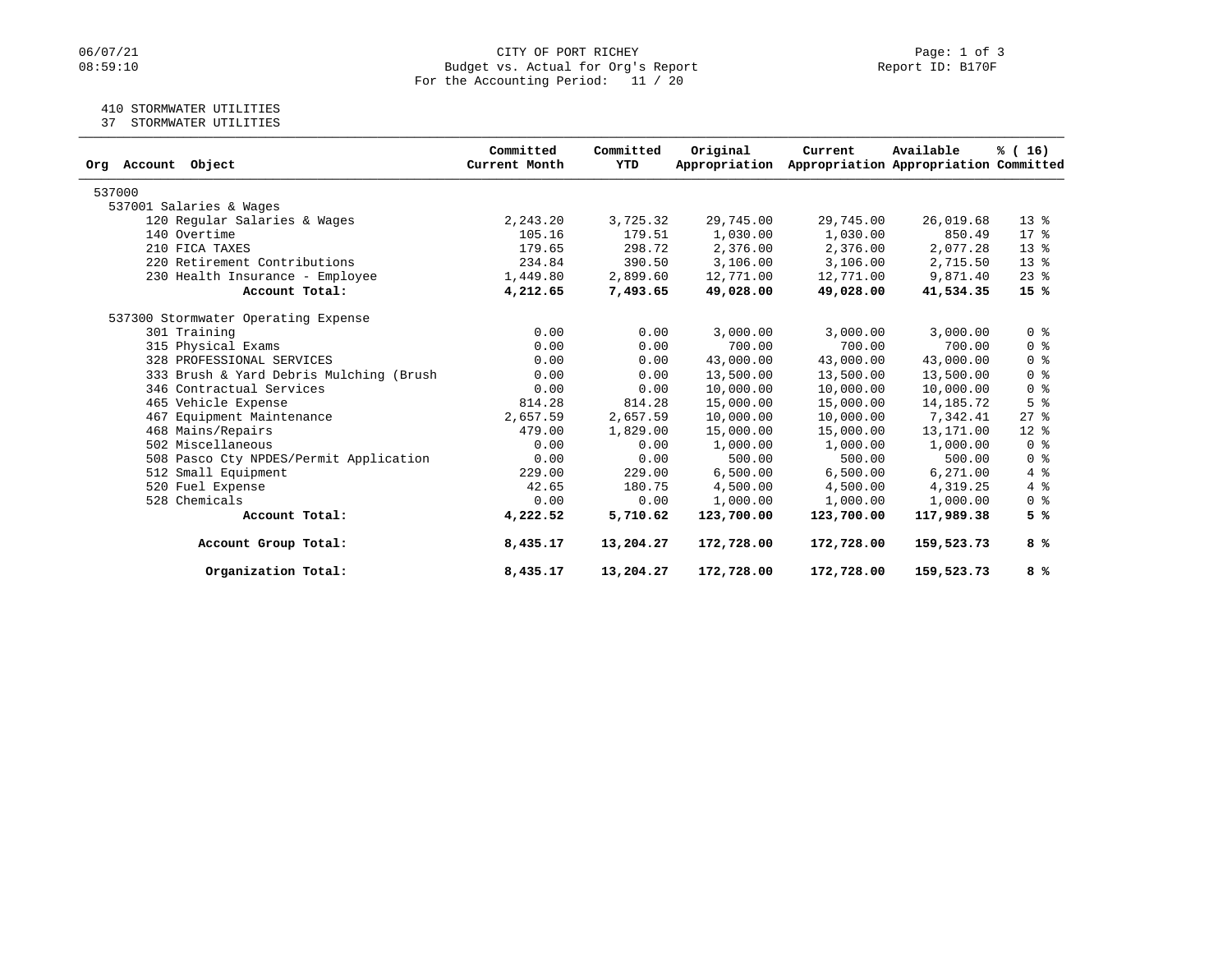### 410 STORMWATER UTILITIES

41 PUBLIC WORKS DEPARTMENT

| Account Object<br>Orq           | Committed<br>Current Month | Committed<br>YTD | Original<br>Appropriation | Current    | Available<br>Appropriation Appropriation Committed | % (16) |
|---------------------------------|----------------------------|------------------|---------------------------|------------|----------------------------------------------------|--------|
| 541000 ROAD & STREET FACILITIES |                            |                  |                           |            |                                                    |        |
| 541001 Salaries & Wages         |                            |                  |                           |            |                                                    |        |
| 120 Regular Salaries & Wages    | 6.006.21                   | 9,844.66         | 100,054.00                | 100,054.00 | 90,209.34                                          | $10*$  |
| 140 Overtime                    | 287.79                     | 407.13           | 5,835.00                  | 5,835.00   | 5,427.87                                           | 7 %    |
| 210 FICA TAXES                  | 480.00                     | 781.85           | 7,181.00                  | 7,181.00   | 6, 399.15                                          | $11$ % |
| 220 Retirement Contributions    | 629.41                     | 1,025.19         | 9,387.00                  | 9,387.00   | 8,361.81                                           | $11*$  |
| 230 Health Insurance - Employee | 2,384.34                   | 4,768.68         | 35,527.00                 | 35,527.00  | 30,758.32                                          | $13*$  |
| Account Total:                  | 9,787.75                   | 16,827.51        | 157,984.00                | 157,984.00 | 141, 156, 49                                       | 11 %   |
| Account Group Total:            | 9,787.75                   | 16,827.51        | 157,984.00                | 157,984.00 | 141,156.49                                         | 11 %   |
| Organization Total:             | 9,787.75                   | 16,827.51        | 157,984.00                | 157,984.00 | 141,156.49                                         | 11 %   |